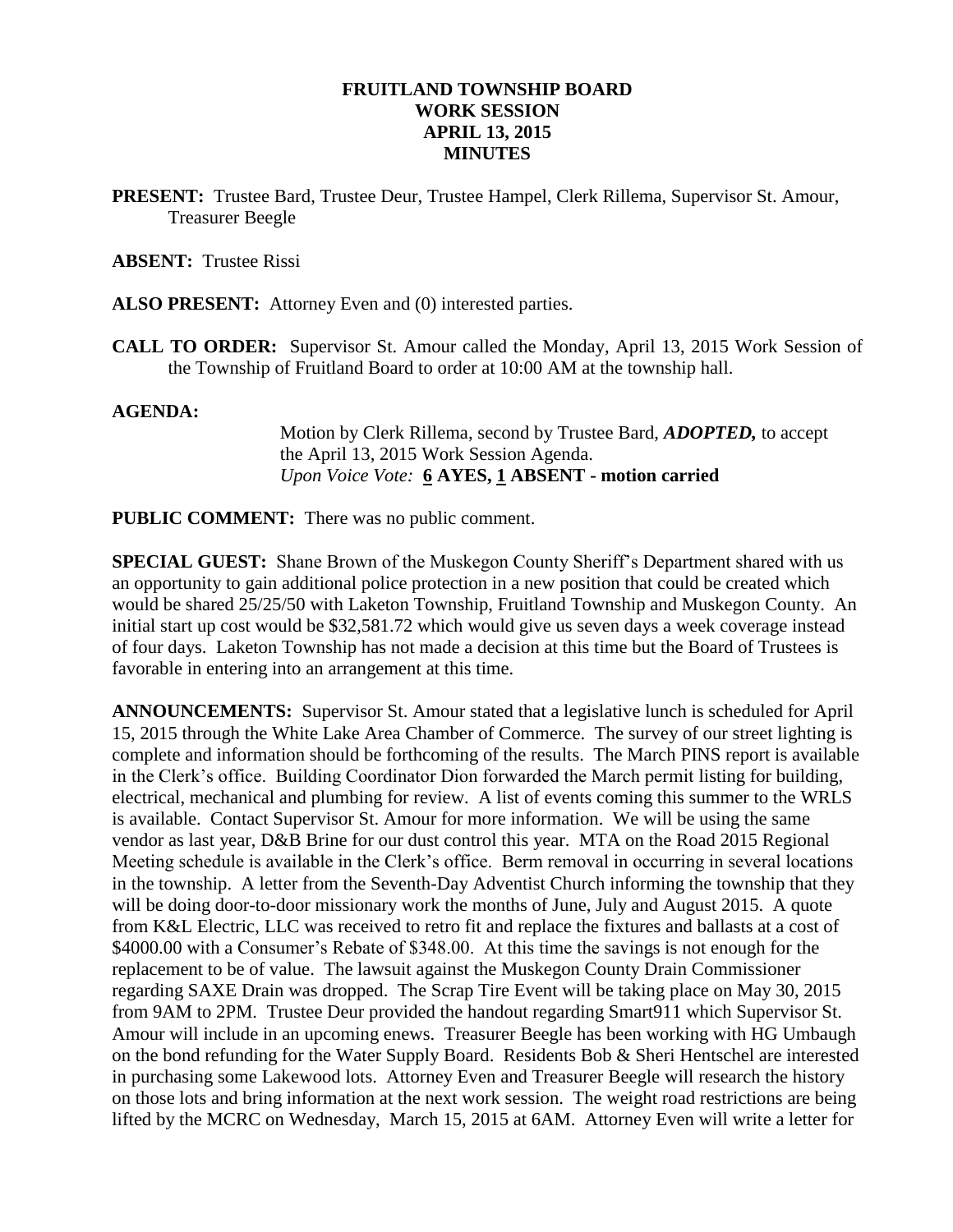## FRUITLAND TOWNSHIP MARCH 9, 2015 WORK SESSION MINUTES

the old dock donation on behalf of Fruitland Township. With Zoning Administrator Sandel retiring at the end of July, candidate Val Jensen has been interviewed by Supervisor St. Amour and will be meeting with Planning Commissioner Chair Roesler and Trustee Deur. The hydrant inventory is being reviewed at this time by Fire Chief Holman. With the upcoming road project of Zellar Road, concern of excessive water drainage is being looked into. Supervisor St. Amour will be meeting with MCRC Managing Director Hulka and Engineer Paul Bowman in the next few weeks. Supervisor St. Amour will bring forth information/ideas gained from this meeting at the next work session.

# **OLD BUSINESS:**

- 1. Community Flood Ordinance Attorney Even explained that new mandatory program requirements to participate in the FEMA National Flood Insurance Program (NFIP) require adoption of a Floodplain Management Ordinance along with resolutions to participate in the National Flood Insurance Program and manage floodplain development. He has prepared such documents for adoption.
- 2. Street Light Request Rich Houtteman would like the board to consider placing a street light near the Whitehall High school. Several board members stated that the lights are all on the north side of the road and would be in a different jurisdiction. Supervisor St. Amour will inform Mr. Houtteman of this information and refer him to the Superintendent for his request.
- 3. Riley Thompson Road Project Supervisor St. Amour received the contract which Attorney Even reviewed for the proposed 2015-16 Riley Thompson Road Project totaling \$212,970.00. The Road Commission will be participating in a 60/40 split for which Fruitland Township will be responsible for \$127,782.00 of the total cost. A motion will be prepared for the Monday regular meeting.

## **NEW BUSINESS:**

- 1. FOIA Update Clerk Rillema and Attorney Even shared the required amendments to FOIA which needs to be implemented by July 1, 2015. A copy of the Procedures and Guidelines Summary, Sample On-line Request Form, Explanation of Fees, and Itemization of Fees Form was shared with the board to review before Monday's regular meeting. A motion will be prepared to accept the amendments and implemention of such.
- 2. Chef Container Supervisor St. Amour stated that an invoice was received from Chef Container, LLC in the amount of \$150.00 for securing a permit for hauling sanitation on April 6, 2015 during the weight limit restrictions. Supervisor St. Amour will call MCRC to inquire if a fee was invoiced.
- 3. Metro Act Agreement 5 year review Attorney Even reviewed the agreement with Merit Network for the Metro Act Permit and sees no changes necessary. A review of the agreement will occur again in 2020.
- 4. White Lake Ambulance Authority *Attorney Even*